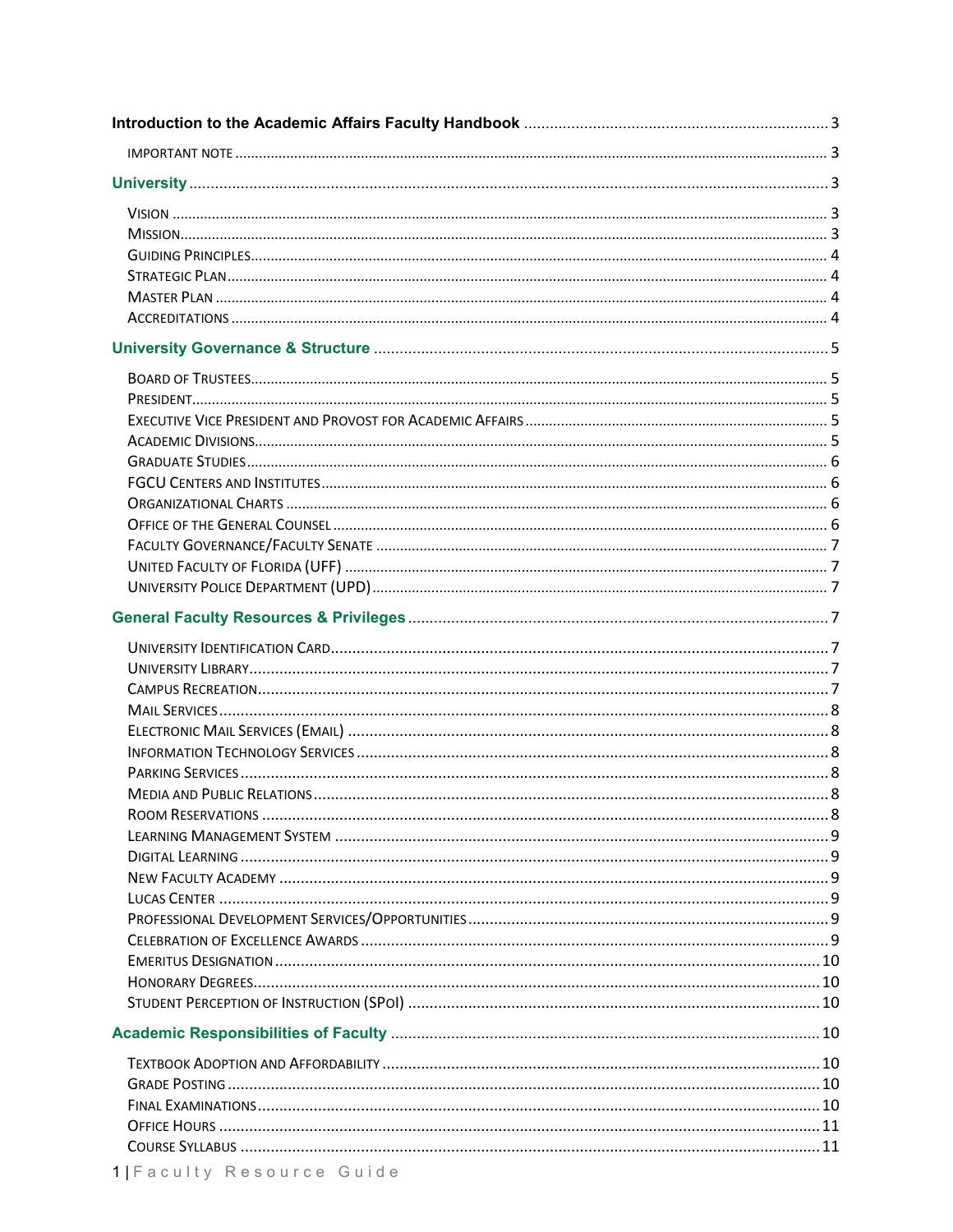<span id="page-2-0"></span>

| $\sim$ 16<br>TIME OFF |  |
|-----------------------|--|
|                       |  |
|                       |  |
|                       |  |
|                       |  |
|                       |  |
|                       |  |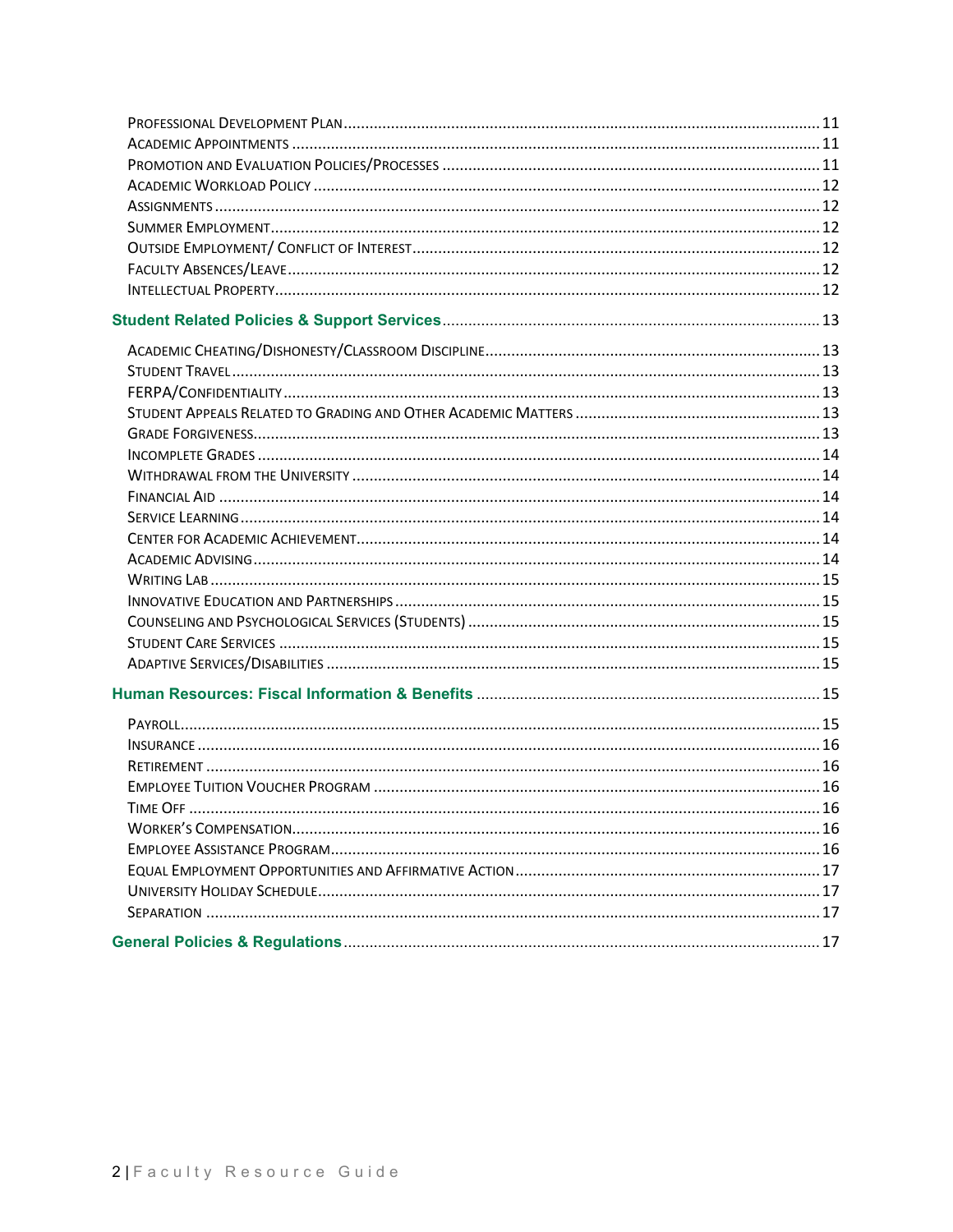# **Introduction to the Academic Affairs Faculty Handbook**

The harmonious, effective functioning of an institution depends largely on all its personnel knowing and understanding the mission of the institution and the policies, procedures, and guidelines governing its operation. Such knowledge can reduce misunderstanding and confusion. Florida Gulf Coast University's Academic Affairs Faculty Handbook sets forth University policies, procedures, and guidelines. It also articulates the privileges and obligations affecting professional faculty members.

The Academic Affairs Faculty Handbook is intended to give general guidance/information. It is, of course, impossible to provide in succinct form a faculty handbook covering every possible exigency. Consequently, when specific examples/listings are given, they are intended to be illustrative only and are not to be considered all-inclusive.

#### <span id="page-3-0"></span>**Important Note**

The information in this faculty handbook should be supplemented by relevant school documents, the Collective Bargaining [Agreement](https://www.fgcu.edu/about/leadership/officeoftheprovost/files/cba/cba-2018-21-ada.pdf) (CBA), and the Faculty [Performance](https://www.fgcu.edu/about/leadership/officeoftheprovost/files/FPED_Approved_05.26.2021.pdf) Evaluation Document (FPED).

## <span id="page-3-2"></span><span id="page-3-1"></span>**University**

#### **Vision**

Florida Gulf Coast University will achieve national prominence in offering exceptional value in high-quality educational programs that address regional and statewide needs. Our programs, firmly grounded in the liberal arts and sciences, will employ emerging instructional technologies. Possessing an entrepreneurial spirit, graduates will be well prepared for productive lives as civically engaged and environmentally conscious citizens with successful careers, ready to pursue further education.

*[Approved by the FGCU Board of Trustees September 8, 2015.](https://www.fgcu.edu/about/)*

#### <span id="page-3-3"></span>**Mission**

Florida Gulf Coast University, a comprehensive institution of higher education, offers undergraduate and graduate degree programs of strategic importance to Southwest Florida and beyond. FGCU seeks academic excellence in the development of selected programs and centers of distinction in science, technology, engineering, and mathematics (STEM) disciplines, health professions, business, and marine and environmental sciences. Outstanding faculty and staff supported by a strong community of advisors prepare students for gainful employment and successful lives as responsible, productive, and engaged citizens. FGCU emphasizes innovative, student-centered teaching and learning, promotes and practices environmental sustainability, embraces diversity, nurtures community partnerships, values public service, encourages civic responsibility, and cultivates habits of lifelong learning and the discovery of new knowledge.

*[Approved by the FGCU Board of Trustees May 10, 2016.](https://www.fgcu.edu/about/#Mission)*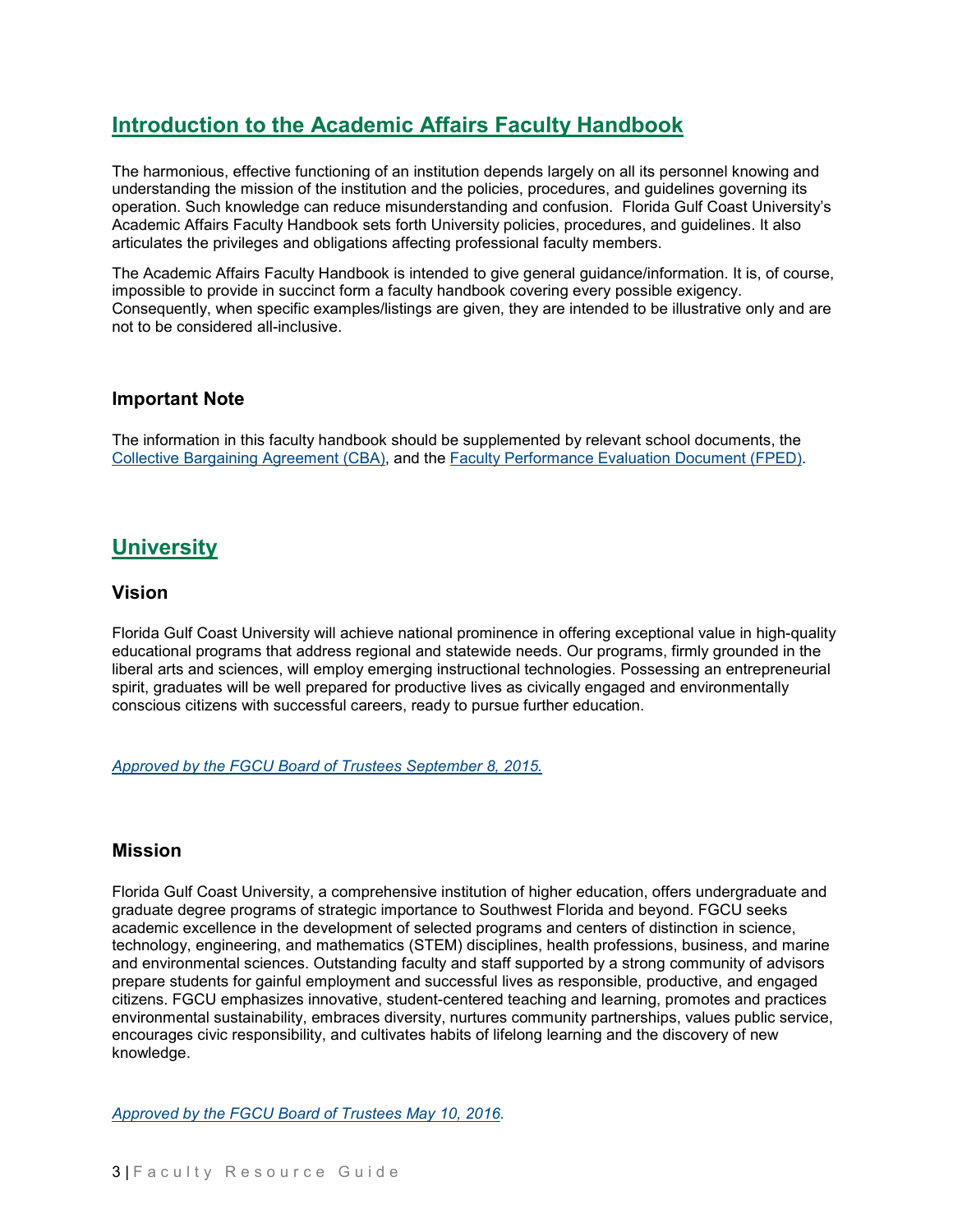## <span id="page-4-0"></span>**Guiding Principles**

The founding of Florida Gulf Coast University at the advent of a new century is a signal event. It comes at a moment in history when the conditions that formed and sustained American higher education are fundamentally changing, and at a time when rapid shifts wrought by technology and social complexities are altering the very nature of work, knowledge, and human relationships. As a public institution, Florida Gulf Coast University eagerly accepts the leadership opportunity and obligation to adapt to these changes and to meet the educational needs of Southwest Florida. To do so, it will collaborate with its various constituencies, listen to the calls for change, build on the intellectual heritage of the past, plan its evolution systematically for the twenty-first century, and be guided by the [following principles](https://www.fgcu.edu/about/#GuidingPrinciples)

## <span id="page-4-1"></span>**Strategic Plan**

Florida Gulf Coast University has an active and continuous planning process that includes a [strategic plan](https://www.fgcu.edu/about/) as required by Section 1001.74(14), Florida Statutes. The plan is anchored in the commitments established by the Florida Gulf Coast University Board of Trustees. Additionally, the plan also addresses the goals of higher education as established by the Florida Board of Governors.

#### <span id="page-4-2"></span>**Master Plan**

The Campus Master Planning process is part of a series of planning efforts that occur every five years for state universities, at the direction of Florida's Board of Governors. The Campus Master Plan is the second component in the planning process, and its purpose is to address the need and planned provision of buildings, roads, parking, public transportation, solid waste, drainage, sewer, potable water, and recreation and open space during the coming 10 to 20 years. The [Campus Master Plan](https://www.fgcu.edu/adminservices/facilities/campusmasterplan) must contain elements relating to future land use, intergovernmental coordination, capital improvements, recreation, open space, general infrastructure, housing, and conservation. Each element must address compatibility with the surrounding community, and the plan in its entirety must be formally adopted by the FGCU Board of Trustees.

#### <span id="page-4-3"></span>**Accreditations**

The Office of the Provost is responsible for ensuring both the equality of the university's academic programs and enhancing student learning through continuous improvement.

<span id="page-4-4"></span>Florida Gulf Coast University is accredited by the Commission on Colleges of the Southern Association of Colleges and Schools to award associate, baccalaureate, master's, and doctoral degrees. Contact the Commission on Colleges at 1866 Southern Lane, Decatur, Georgia 30033-4097 or call 404-679-4500 for questions about the [accreditation](https://www.fgcu.edu/about/accreditation) of Florida Gulf Coast University.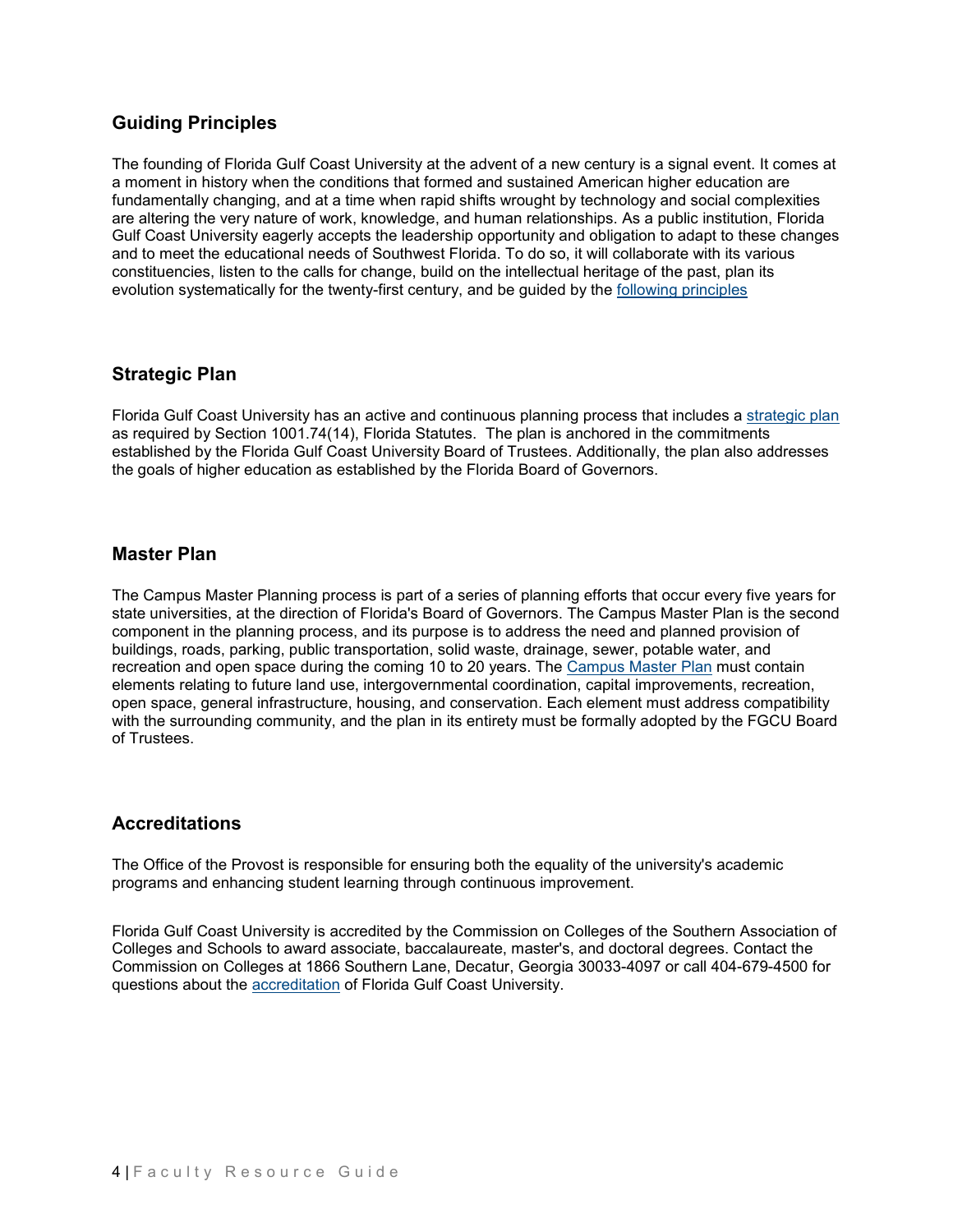# **University Governance & Structure**

## <span id="page-5-0"></span>**Board of Trustees**

The [FGCU Board of Trustees \(BOT\)](https://www.fgcu.edu/about/leadership/fgcuboardoftrustees/) is comprised of 13 trustees - six appointed by Florida's Governor and five appointed by the State University System Board of Governors, along with the current presidents of the university's Faculty Senate and Student Government.

The FGCU BOT serves as the governing body of Florida Gulf Coast University. It selects the FGCU president and holds the president responsible for the university's operation and management, performance, fiscal accountability, and compliance with federal and state laws and regulations, including those of the Board of Governors**.**

## <span id="page-5-1"></span>**President**

The [President](https://www.fgcu.edu/about/leadership/officeofthepresident/) is the chief executive officer of the University responsible to the Florida Gulf Coast University Board of Trustees for the operation of the University in accordance with general policies established by the Board. The President oversees the academic and administrative areas of the entire University organization.

## <span id="page-5-2"></span>**Executive Vice President and Provost for Academic Affairs**

The [Executive Vice President and Provost for Academic Affairs](https://www.fgcu.edu/about/leadership/officeoftheprovost/) reports directly to and works closely with the President. As the chief academic officer of the university, the Vice President is expected to promote academic excellence in the faculty and academic programs, and to promote efficiency in instructional operations.

## <span id="page-5-3"></span>**Academic Divisions**

Our dedicated faculty and staff and 22:1 student-to-faculty ratio ensure a more [personal education](https://www.fgcu.edu/academics/)  [experience](https://www.fgcu.edu/academics/) in a state-of-the-art setting. Professors know their students by name. Even undergraduates often get the opportunity to collaborate with faculty on research.

The six colleges include:

- [College of Arts & Sciences](https://www.fgcu.edu/cas/)
- [College of Education](https://www.fgcu.edu/coe/)
- [Honors College](https://www.fgcu.edu/honors/)
- Lutgert [College of Business](https://www.fgcu.edu/cob/)
- [Marieb College of Health & Human Services](https://www.fgcu.edu/mariebcollege/)
- [U.A. Whitaker College of Engineering](https://www.fgcu.edu/eng/)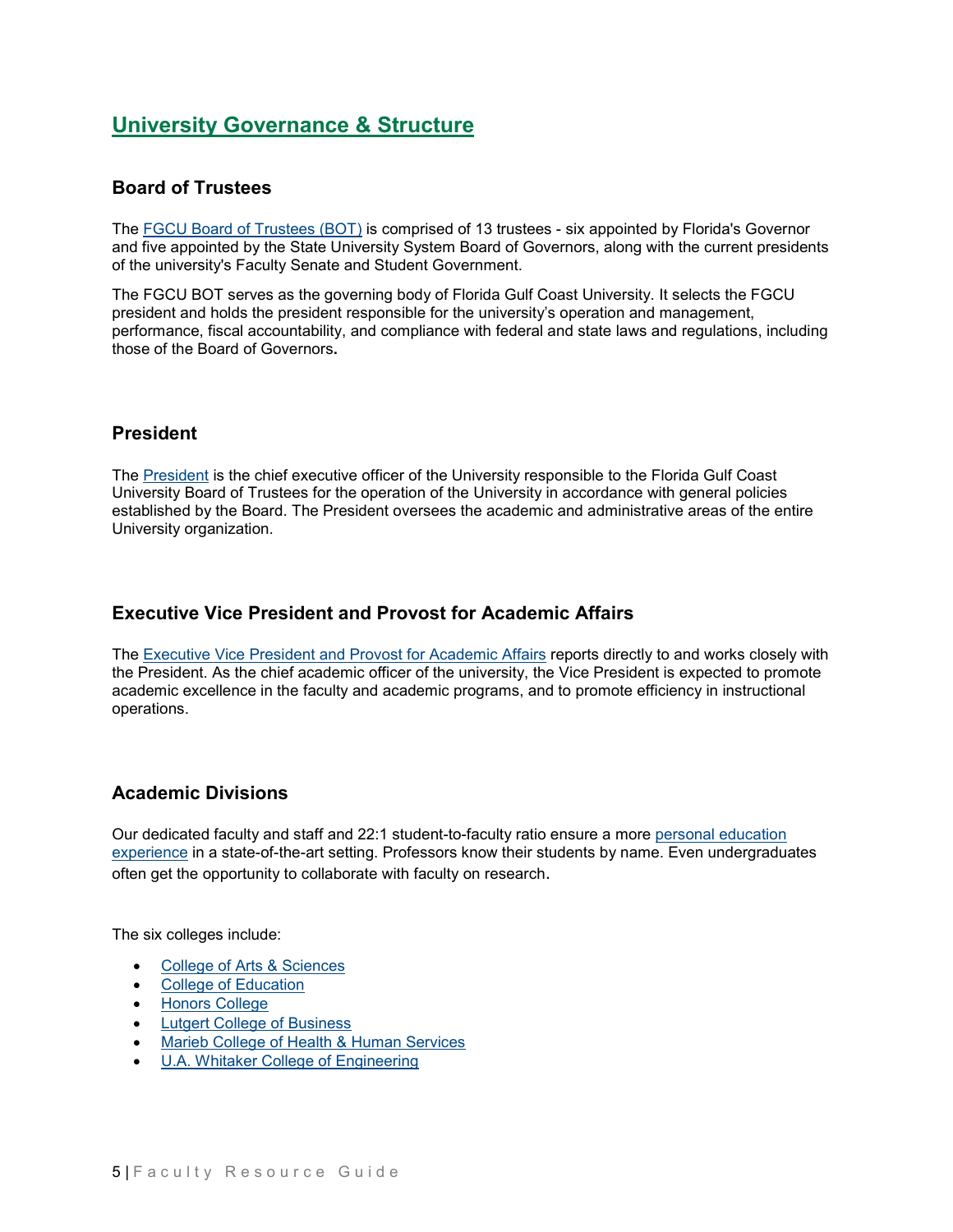The five schools include:

- [Bower School of Music and the Arts](https://www.fgcu.edu/cas/bsma/)
- [Daveler & Kauanui School of Entrepreneurship](https://www.fgcu.edu/soe/)
- [School of Nursing](https://www.fgcu.edu/mariebcollege/nursing/)
- **[School of Resort & Hospitality Management](https://www.fgcu.edu/cob/srhm/)**
- [The Water School](https://www.fgcu.edu/thewaterschool/)

## <span id="page-6-0"></span>**Graduate Studies**

The [Office of Graduate Studies](https://www.fgcu.edu/graduatestudies/) serves three principle functions for Florida Gulf Coast University: (1) to ensure that the graduate educational needs of Southwest Florida are well served; (2) to provide support and facilitation as the University's graduate programs grow in breadth, depth, and reputation; and (3) to maintain the highest level of standards and accountability in graduate education.

The Graduate Studies leadership and staff work cooperatively with College Deans, Graduate Program Coordinators, and others across campus to help recruit and retain graduate students and faculty; to help faculty plan and develop new graduate programs; to strengthen and promote existing graduate programs; to develop and enforce policies and procedures related to graduate students, graduate faculty, and graduate programs; to help provide resources for graduate faculty and students; and to help facilitate graduate program assessment.

## <span id="page-6-1"></span>**FGCU Centers and Institutes**

Engaging with the community through the university's centers and institutes, FGCU faculty conduct [research,](https://www.fgcu.edu/academics/research/) collaborate with their regional business partners, and offer their expertise, sharing resources and contributing to the community.

#### <span id="page-6-2"></span>**Organizational Charts**

- [Florida Gulf Coast University](https://www.fgcu.edu/about/leadership/officeofthepresident/resources#FGCUSummaryofOrganizationFunctions) Organizational Chart
- [Academic Affairs Organizational Chart](https://www.fgcu.edu/about/leadership/officeoftheprovost/files/Org_Chart_2022_2.2.22.pdf)

## <span id="page-6-3"></span>**Office of the General Counsel**

<span id="page-6-4"></span>The [Office of the General Counsel \(GCO\)](https://www.fgcu.edu/generalcounsel/) represents the Florida Gulf Coast University Board of Trustees and provides legal services to the University, the Florida Gulf Coast University Foundation, Inc., and the Florida Gulf Coast University Financing Corporation.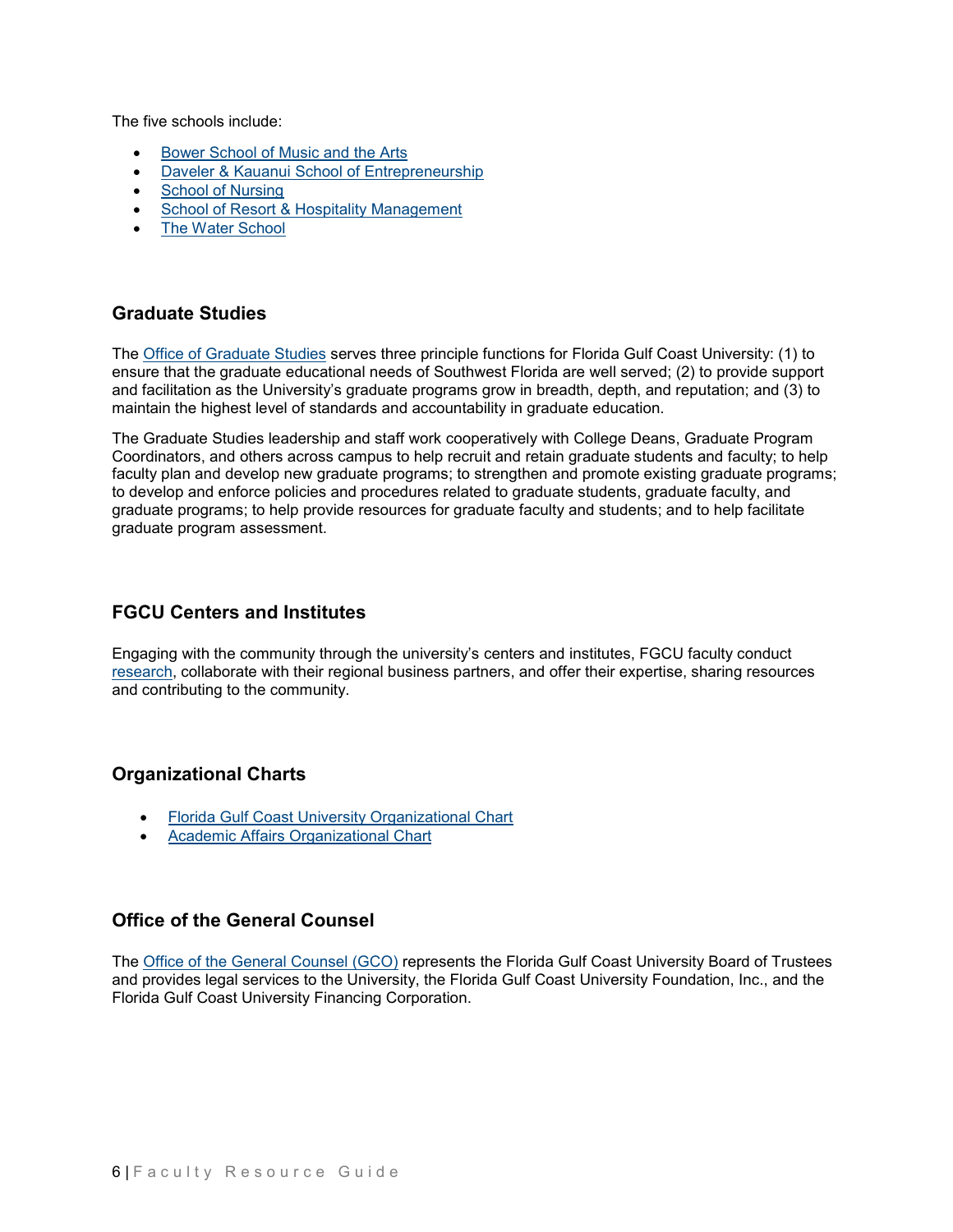## **Faculty Governance/Faculty Senate**

[Faculty governance](https://www.fgcu.edu/facultysenate/) at Florida Gulf Coast University safeguards academic quality, promotes effective and open communication, insists upon academic integrity, emphasizes rights and shared responsibilities of students, staff, community, faculty, and administration, and sustains a dynamic learning environment.

## <span id="page-7-0"></span>**United Faculty of Florida (UFF)**

The Board of Trustees recognizes the [United Faculty of Florida \(UFF\)](https://uff-fgcu.org/) as the bargaining agent for in-unit faculty. UFF is an affiliate of the National Education Association and is empowered to bargain wages, hours, and terms of conditions of employment for all in-unit faculty, whether members of UFF or not.

## <span id="page-7-1"></span>**University Police Department (UPD)**

The [University Police Department \(UPD\)](https://www.fgcu.edu/upd/) is responsible for law enforcement, security, disaster planning, and emergency response at FGCU. UPD works with the entire university community to provide a safe and secure environment that enables everyone to achieve their academic goals and enjoy the FGCU experience. In addition to promoting crime prevention, they ensure safety for both vehicle and pedestrian traffic and assist in coordinating special events.

We provide reliable high-quality professional service at all times.

# <span id="page-7-2"></span>**General Faculty Resources & Privileges**

#### <span id="page-7-3"></span>**University Identification Card**

The [Eagle ID Card](https://www.fgcu.edu/adminservices/business-services/eagleidcard/get-your-id-card) is the primary identification card used on campus. It is recommended that you carry your Eagle ID Card at all times while on campus. Use it as a lifeline for daily functions around campus.

#### <span id="page-7-4"></span>**University Library**

The purpose of the [University Library](https://library.fgcu.edu/) is to support the teaching, research, and service programs of the University. The University Library shall also provide the optimum learning environment for its diverse users.

#### <span id="page-7-5"></span>**Campus Recreation**

FGCU [Campus Recreation](https://www.fgcu.edu/studentlife/campusrec/) offers a variety of memberships. Memberships can be purchased at the Membership Office inside the URWC, at the Lee County/FGCU Aquatics Center, or online using the [Recstore.](https://recstore.fgcu.edu/)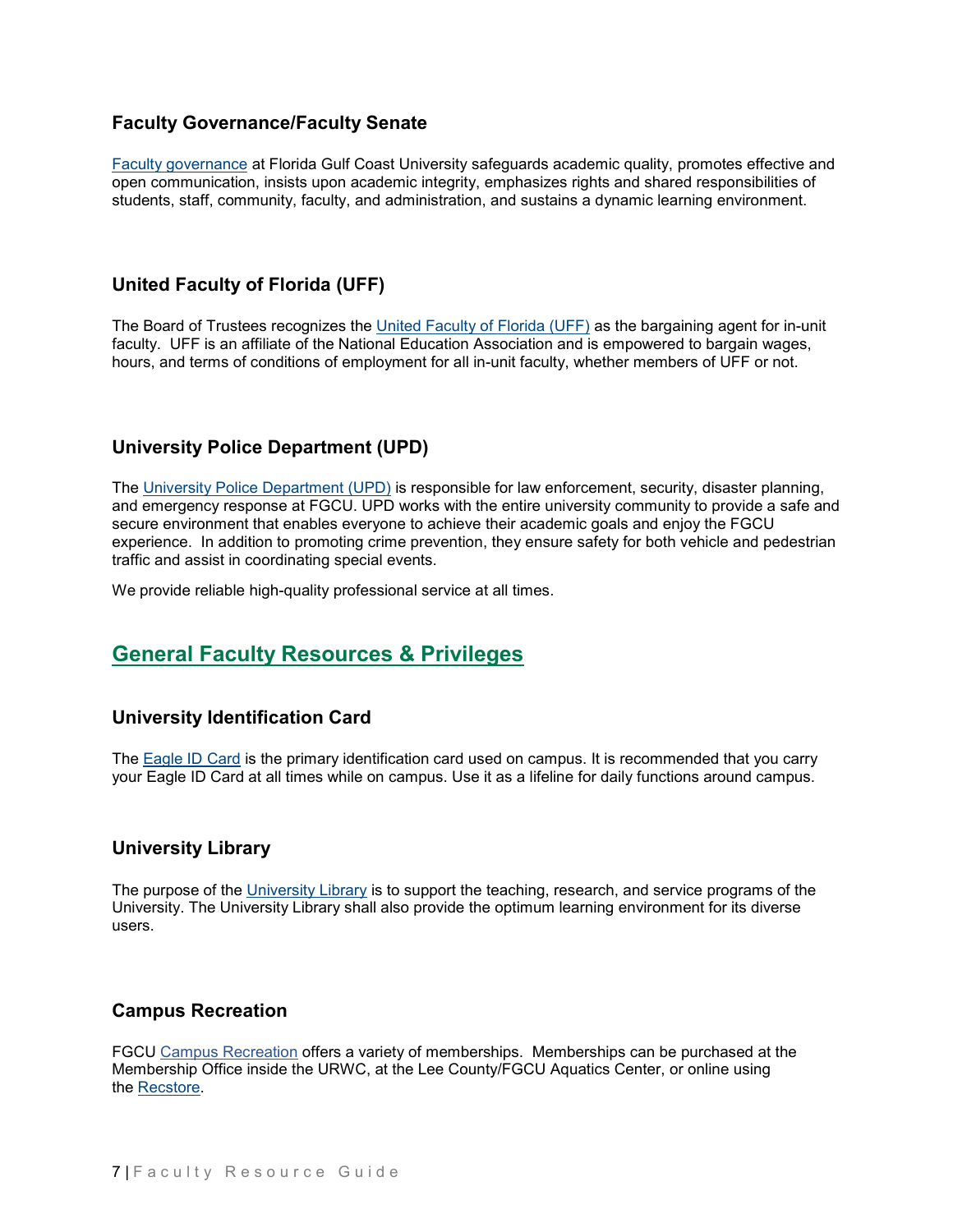#### <span id="page-8-0"></span>**Mail Services**

[Physical Plant Mail Operations](https://www.fgcu.edu/adminservices/physicalplant/mail-operations) is responsible for the handling of all USPS mail, interoffice mail, outgoing and courier mail, and all FedEx services. Mail Operations is dedicated to serving the University community with prompt, efficient service ensuring that all mail is sorted and delivered daily in a timely manner. Faculty members are provided with mailboxes located in departmental offices and mailrooms. Special envelopes are made available for campus correspondence.

## <span id="page-8-1"></span>**Electronic Mail Services (Email)**

All faculty members are provided with campus email for professional correspondence. The [FGCU email](https://www.fgcu.edu/email/)  [section](https://www.fgcu.edu/email/) provides resources to activate email accounts, check messages and quickly link to helpful resources.

• [University Email Policy and Usage Rules](https://www.fgcu.edu/generalcounsel/policies/approved/policy3.021.pdf)

#### <span id="page-8-2"></span>**Information Technology Services**

[Information Technology Services \(ITS\)](https://www.fgcu.edu/its/) is responsible for the planning, management, and direction of technology initiatives in support of both academic and administrative operations at FGCU.

ITS provides the campus community a diverse set of technology services including development, monitoring, and maintenance of the campus data network, campus cable television services, telephone systems, computer systems and servers, computer labs, and smart classrooms.

#### <span id="page-8-3"></span>**Parking Services**

[Parking Services](https://www.fgcu.edu/parkingservices/) at FGCU provides access to parking on campus, wherever you might be traveling from. Any motor vehicle on University property must be registered with the University and display a valid FGCU parking decal or permit.

#### <span id="page-8-4"></span>**Media and Public Relations**

FGCU's [media and public relations](https://www.fgcu.edu/advancement/universitymarketing/portfolio/mediarelations) initiatives strategically and proactively raise the profile of Florida Gulf Coast University. They serve as liaisons for members of the media and make the storytelling process as simple and fast as possible.

#### <span id="page-8-5"></span>**Room Reservations**

To [reserve a space](https://www.fgcu.edu/campusreservations/reserve) on the main campus, please send an email to the Campus Reservations Room Scheduler at [rmsched@fgcu.edu](mailto:rmsched@fgcu.edu) using the guidelines in [How to Request Space.](https://www.fgcu.edu/campusreservations/files/HowToRequestSpacepdf.pdf)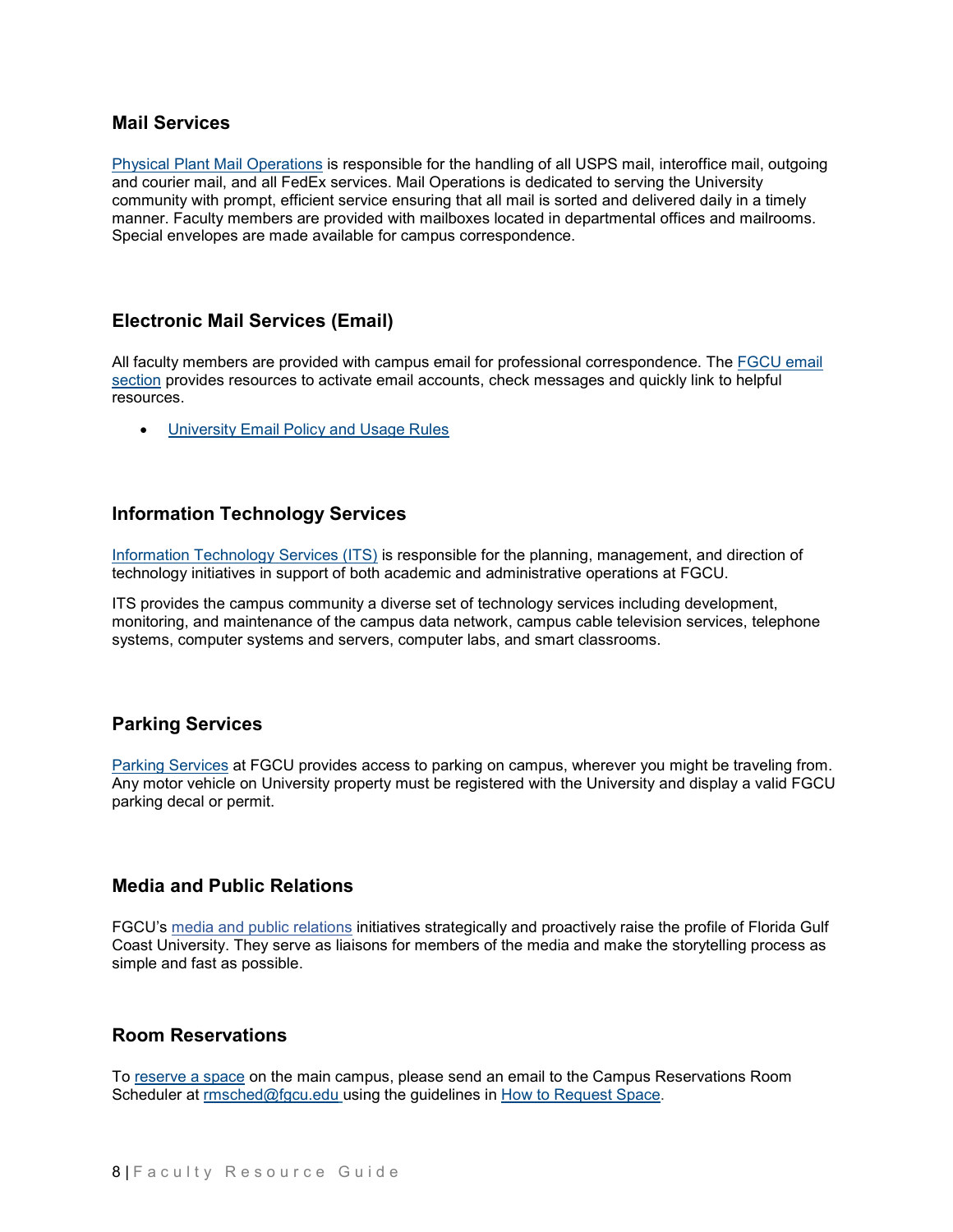## <span id="page-9-0"></span>**Learning Management System**

[Canvas](https://www.fgcu.edu/canvas/) is Florida Gulf Coast University's Learning Management System. It is used by FGCU's faculty and students to access and manage online course learning materials and communicate about skill development and learning achievement.

## <span id="page-9-1"></span>**Digital Learning**

The [Department of Digital Learning](https://www.fgcu.edu/digitallearning/) provides guidance and support with course design, teaching, and technology to promote the development and delivery of high-quality online, hybrid, and digital learning enhanced face-to-face courses.

## <span id="page-9-2"></span>**New Faculty Academy**

All new resident faculty hires at FGCU with less than two years of university teaching experience (not including graduate assistantships, teaching assistantships, or adjunct teaching) are required to enroll in the [New Faculty Academy.](https://www.fgcu.edu/lucascenter/new-faculty#NewFacultyAcademy) Other new faculty may enroll if there is space available.

## <span id="page-9-3"></span>**Lucas Center**

The [Lucas Center](https://www.fgcu.edu/lucascenter/) supports activities that help you grow as a teacher, which promotes FGCU's primary mission of providing the highest quality education that prepares students for success in life and work.

#### <span id="page-9-4"></span>**Professional Development Services/Opportunities**

Florida Gulf Coast University recognizes that professional development is key to attracting and retaining a knowledgeable and skilled workforce. FGCU offers an array of professional development opportunities including grants and workshops. For more information, visit:

- [Professional Development Leave Guidelines](https://www.fgcu.edu/facultysenate/files/Professional_Development_Leave_Guidelines_9.14.2018.pdf)
- [Sabbatical Guidelines](https://www.fgcu.edu/facultysenate/files/AdoptedSabbaticalGuidelinesFS03.29.19.pdf)

#### <span id="page-9-5"></span>**Celebration of Excellence Awards**

<span id="page-9-6"></span>The Celebration of Excellence is an annual tradition at FGCU to celebrate the many achievements and accomplishments of our talented students, faculty, and staff. Established in 1998, the Celebration of Excellence at Florida Gulf Coast University is an opportunity for us to recognize the many endeavors of the university community in scholarship, leadership, service, creative arts, and teaching during the past academic year. Visit the [Faculty Awards](https://www.fgcu.edu/facultysenate/awards/) page to explore the different categories of awards and their guidelines.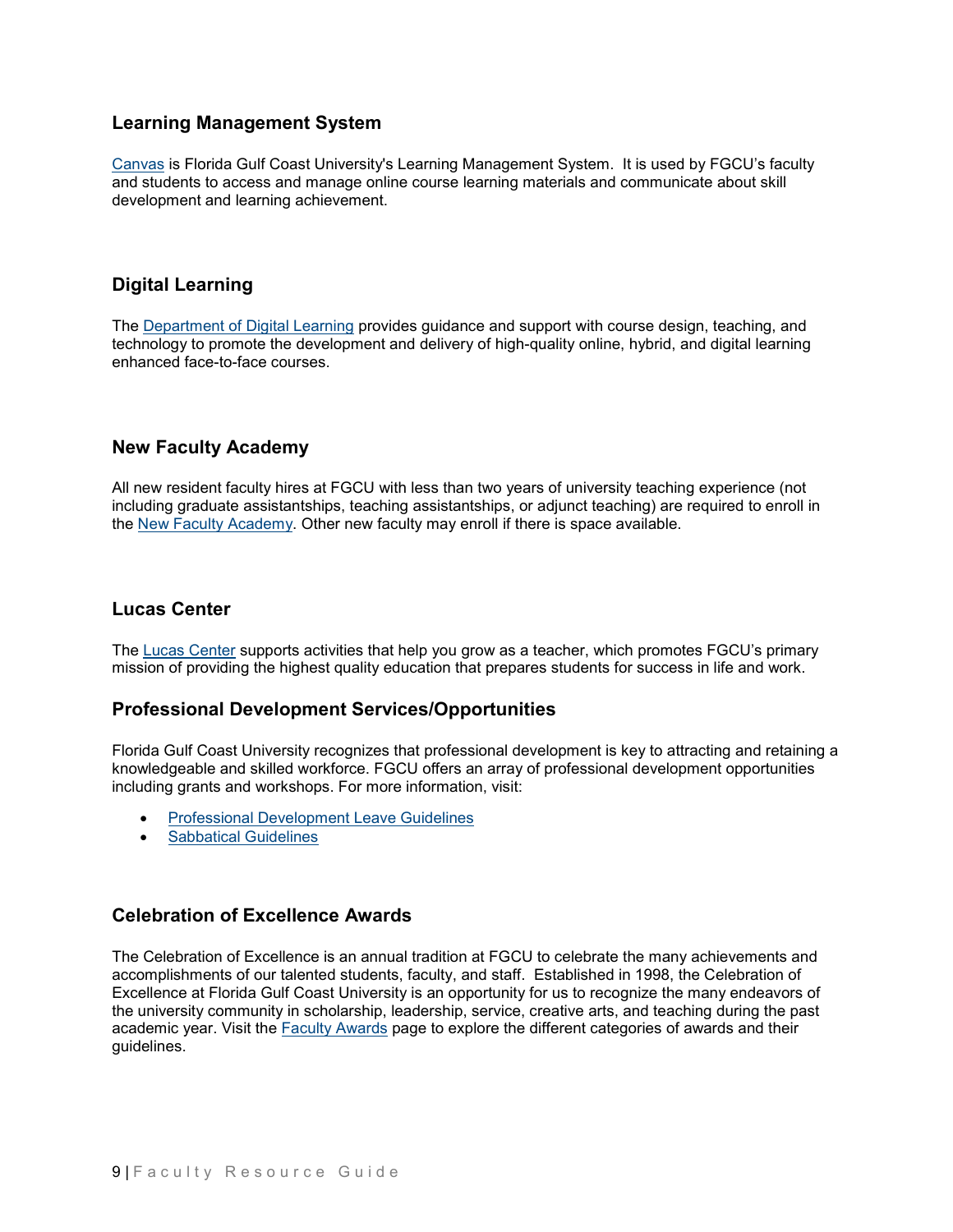## **Emeritus Designation**

The designation of emeritus is awarded to retired faculty who have advanced the academic mission of Florida Gulf Coast University through meritorious teaching, scholarship, and service. [Emeritus Criteria](https://www.fgcu.edu/about/leadership/officeoftheprovost/files/emeritus-faculty-final-approved-version-Approved-11-5-08-ada.pdf)  [and Procedures](https://www.fgcu.edu/about/leadership/officeoftheprovost/files/emeritus-faculty-final-approved-version-Approved-11-5-08-ada.pdf)

## <span id="page-10-0"></span>**Honorary Degrees**

• Information on [Honorary Degrees](https://www.fgcu.edu/generalcounsel/regulations/approved/regulation3.002.pdf)

## <span id="page-10-1"></span>**Student Perception of Instruction (SPoI)**

Instructors can review and use the SPoI feedback to strengthen and improve teaching and learning in their classes. The information obtained in the SPoI includes focused open response items that can be used by the instructor to uncover behaviors that assist in student learning, to write PDP goals, and ultimately collect feedback to support the Annual Review of teaching based upon the goals written. Additional information and resources regarding SPoI can be found on the [Lucas Center website.](https://www.fgcu.edu/lucascenter/spoi)

# <span id="page-10-2"></span>**Academic Responsibilities of Faculty**

## <span id="page-10-3"></span>**Textbook Adoption and Affordability**

Textbooks are generally a valuable and integral part of the course materials, and ultimately student success. The selection of appropriate textbooks is the responsibility of the instructor of the course or the lead instructor in team-taught courses.

Timely adoption of textbooks is crucial for compliance with [FGCU Regulation 3.003,](https://www.fgcu.edu/generalcounsel/regulations/approved/regulation3.003.pdf) [FGCU Policy](https://www.fgcu.edu/generalcounsel/policies/approved/policy3.036.pdf)  [3.036,](https://www.fgcu.edu/generalcounsel/policies/approved/policy3.036.pdf) [Florida Board of Governors Regulation 8.003,](http://www.leg.state.fl.us/statutes/index.cfm?App_mode=Display_Statute&URL=1000-1099/1004/Sections/1004.085.html) and Florida Statues [\(Section 1004.085\)](http://www.leg.state.fl.us/statutes/index.cfm?App_mode=Display_Statute&URL=1000-1099/1004/Sections/1004.085.html).

*[Textbook Adoption Information and Portal](https://www.fgcu.edu/adminservices/business-services/bookstore/textbookadoption)*

## <span id="page-10-4"></span>**Grade Posting**

Grades are due within two days of the end of each semester. FGCU does not automatically mail out grades, these are available to all students through [Gulfline.](https://www.fgcu.edu/gulfline/) Please refer to the University Catalog for guidelines regarding incomplete grades and grade appeals. For additional resources on posting grades please reference this [Canvas Grade User Guide.](https://fgcu.zendesk.com/hc/en-us/articles/360061460891-Canvas-Submit-Grades-User-Guide)

## <span id="page-10-5"></span>**Final Examinations**

Final exams should be given during the time that has been set by the [Office of Records and Registration](https://www.fgcu.edu/recordsandregistration/registrationresources/#FinalExams) that is listed on the academic calendar.

10 | Faculty Resource Guide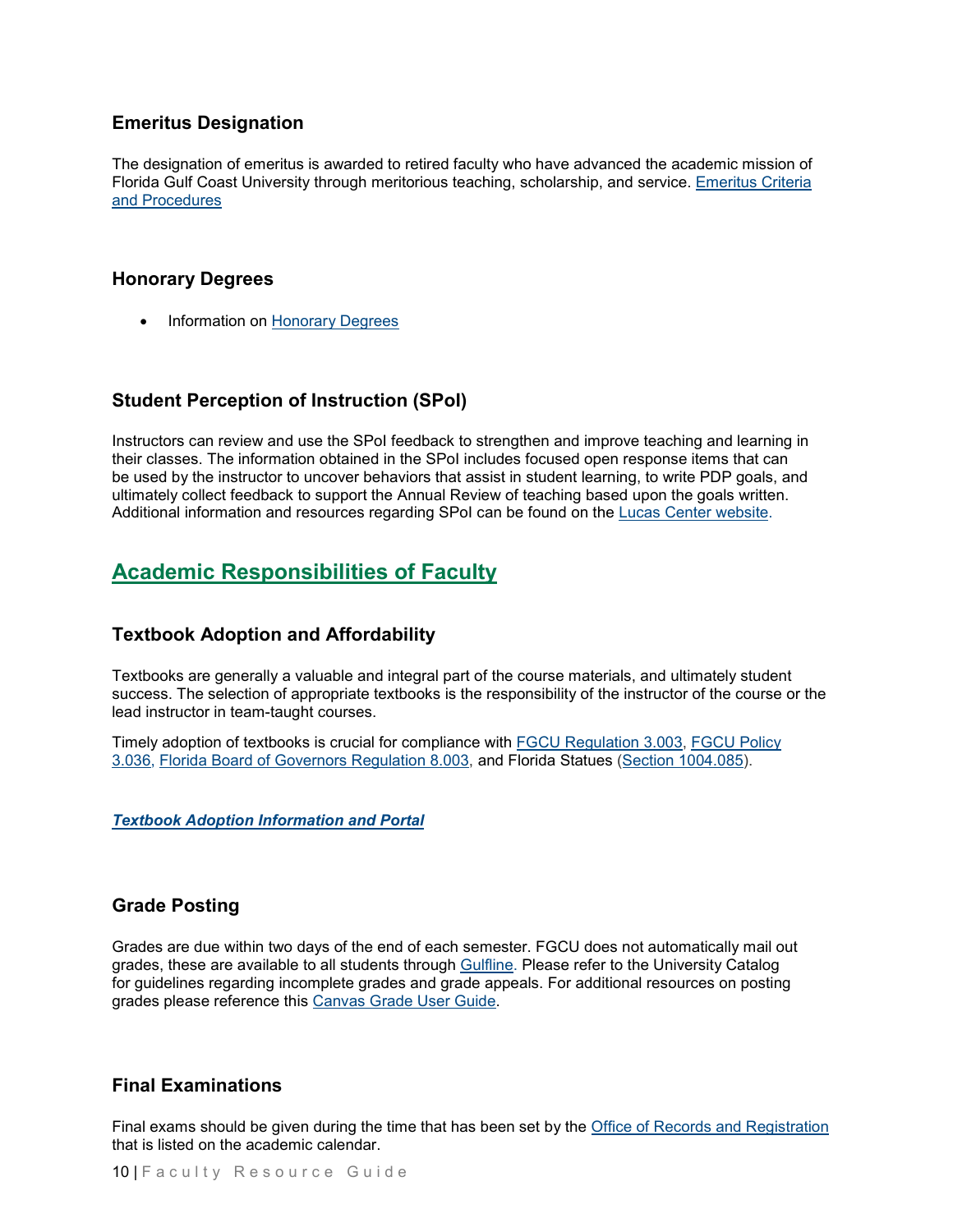## <span id="page-11-0"></span>**Office Hours**

The long-standing process within the University is that each course has office hours attached to it (the number of office hours is determined by each college/unit). Office hours must be posted on your office door. Office hours must also be included in each class syllabus and every semester in the Faculty Activity Report (FAR). In the case of Distance Learning Courses, the faculty member still has an obligation to hold office hours that would be equivalent to those held for on-campus courses.

• [Office Hours Guidelines](https://www.fgcu.edu/about/leadership/officeoftheprovost/officehoursguideline)

## <span id="page-11-1"></span>**Course Syllabus**

Each faculty member is expected to produce a syllabus for each course with [clearly-defined](https://www.fgcu.edu/about/leadership/officeoftheprovost/files/Syllabus_Guidelines_approved_10.20.2020.pdf)  [requirements.](https://www.fgcu.edu/about/leadership/officeoftheprovost/files/Syllabus_Guidelines_approved_10.20.2020.pdf) The syllabus should be filed in the dean's office and distributed to each student at the beginning of class.

## <span id="page-11-2"></span>**Professional Development Plan**

The Professional Development Plan (PDP) should be completed each academic year, as it serves as the cornerstone of all faculty assignment processes at Florida Gulf Coast University.

- [Professional Development Plan \(PDP\) & Annual Professional Development Report \(ADPR\)](https://www.fgcu.edu/about/leadership/officeoftheprovost/files/PDP__APDR_Option_1_approved_2.7.17.pdf) [Option 1](https://www.fgcu.edu/about/leadership/officeoftheprovost/files/PDP__APDR_Option_1_approved_2.7.17.pdf)
- Professional Development Plan (PDP) & Annual Professional Development Report (ADPR) [Option 2](https://www.fgcu.edu/about/leadership/officeoftheprovost/files/PDP_APDR_Option_2-Approved_2.7.17.pdf)

## <span id="page-11-3"></span>**Academic Appointments**

Florida Gulf Coast University follows the procedures included in the Search, Screen, and Selection Guidelines policy in recruitment and appointment of all faculty. For more information on appointments, see Article 8 of the current [CBA.](https://www.fgcu.edu/about/leadership/officeoftheprovost/files/cba/cba-2018-21-ada.pdf)

#### <span id="page-11-4"></span>**Promotion and Evaluation Policies/Processes**

Awarding promotion is the University's major means for recognizing and promoting professional excellence in the academic disciplines. Criteria, guidelines, and other relevant information for promotion are found in Article 14 of the [CBA](https://www.fgcu.edu/about/leadership/officeoftheprovost/files/cba/cba-2018-21-ada.pdf) and the [Faculty Performance Evaluation Document](https://www.fgcu.edu/about/leadership/officeoftheprovost/files/FPED_Approved_05.26.2021_.pdf) (FPED).

<span id="page-11-5"></span>More specific information on annual evaluations is located in Article 10 of the [CBA](https://www.fgcu.edu/about/leadership/officeoftheprovost/files/cba/cba-2018-21-ada.pdf) and the [FPED.](https://www.fgcu.edu/about/leadership/officeoftheprovost/files/FPED_Approved_05.26.2021_.pdf)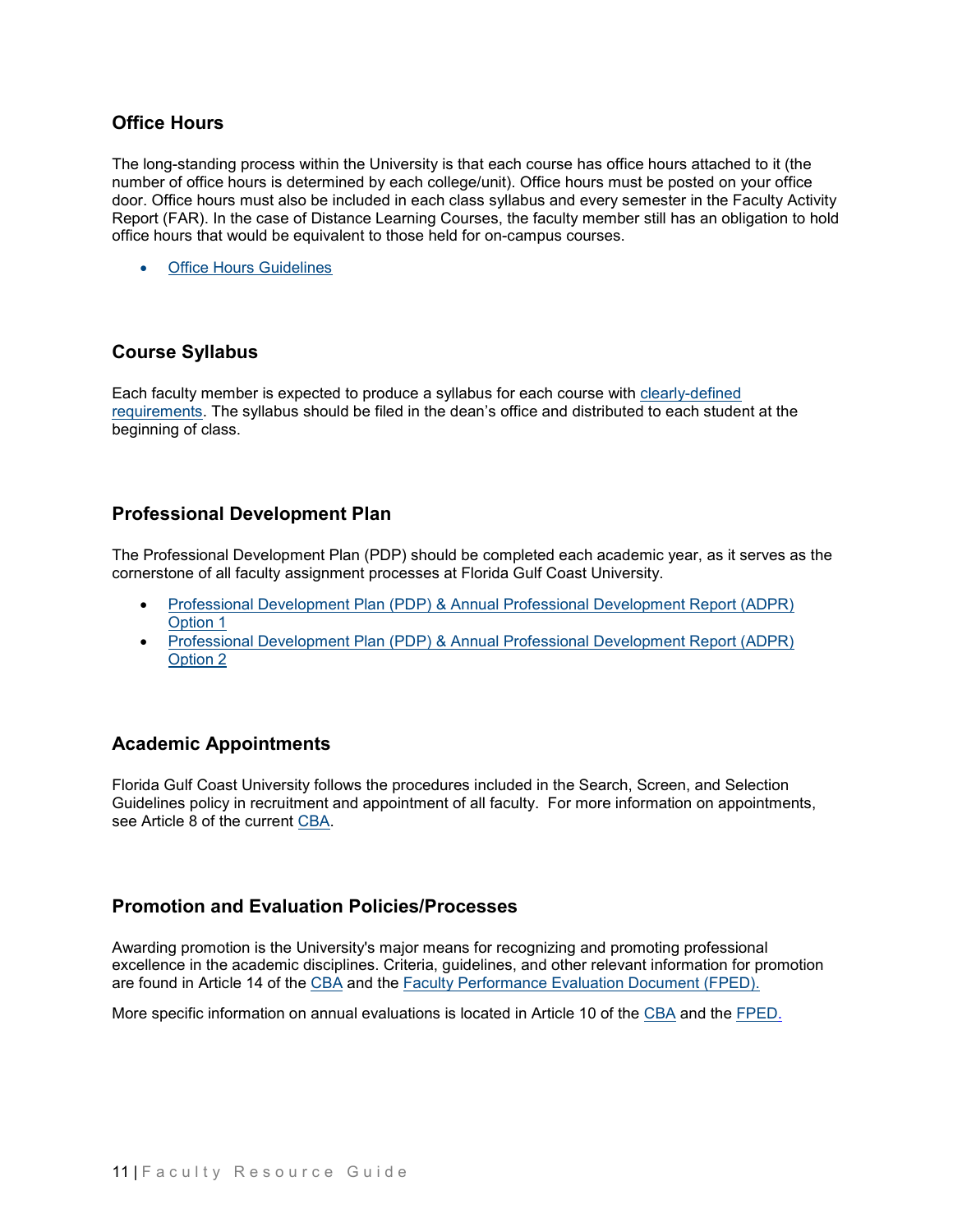## **Academic Workload Policy**

Scheduled hours for all employees shall not normally exceed forty (40) hours per week. Time shall be allowed within the normal working day for research, teaching, or other activities required of the employee when a part of the assigned duties. For more information on the work, week see Article 9 of the current [CBA.](https://www.fgcu.edu/about/leadership/officeoftheprovost/files/cba/cba-2018-21-ada.pdf)

#### <span id="page-12-0"></span>**Assignments**

Employees are appraised in writing at the beginning of employment and at the beginning of each year thereafter of their duties and responsibilities. A faculty activity report is mandated. This is done for each semester. The activity report spells out the percentage of the time to be allocated to teaching; research, university service, and/or other expected activities. More information can be found in Article 9 of the current [CBA.](https://www.fgcu.edu/about/leadership/officeoftheprovost/files/cba/cba-2018-21-ada.pdf)

#### <span id="page-12-1"></span>**Summer Employment**

Available supplemental summer appointments shall be offered equitably and as appropriate to qualified employees, not later than five weeks before the beginning of the appointment, if practicable, in accordance with written criteria. The criteria shall be made available in each department/unit. For more information on Summer Appointments, go to Article 8 of the current [CBA.](https://www.fgcu.edu/about/leadership/officeoftheprovost/files/cba/cba-2018-21-ada.pdf)

#### <span id="page-12-2"></span>**Outside Employment/ Conflict of Interest**

Any faculty member who proposes to engage in any outside activity which the faculty member should reasonably conclude may create a conflict of interest, or in any outside compensated professional activity, shall report to the faculty member's supervisor, in writing, the details or such proposed activity before engaging therein. More information can be found in Article 19 of the current CBA. This form can be accessed through the [Human Resources website.](https://www.fgcu.edu/hr/files/resources/Outside_Employment-Activity_Approval_Request.pdf)

#### <span id="page-12-3"></span>**Faculty Absences/Leave**

Florida Gulf Coast University recognizes the varied reasons that faculty will need to take leave. Pertinent information regarding leave can be found in Article 17 of the current [CBA.](https://www.fgcu.edu/about/leadership/officeoftheprovost/files/cba/cba-2018-21-ada.pdf)

#### <span id="page-12-4"></span>**Intellectual Property**

<span id="page-12-5"></span>Florida Gulf Coast University encourages its faculty, staff, and students to undertake and/or assist with creative research endeavors and the development of new scholarship, works, and inventions that stimulate learning and lead to the discovery of new knowledge. View the [Intellectual Property Policy](https://www.fgcu.edu/generalcounsel/policies/approved/policy2.002.pdf) here.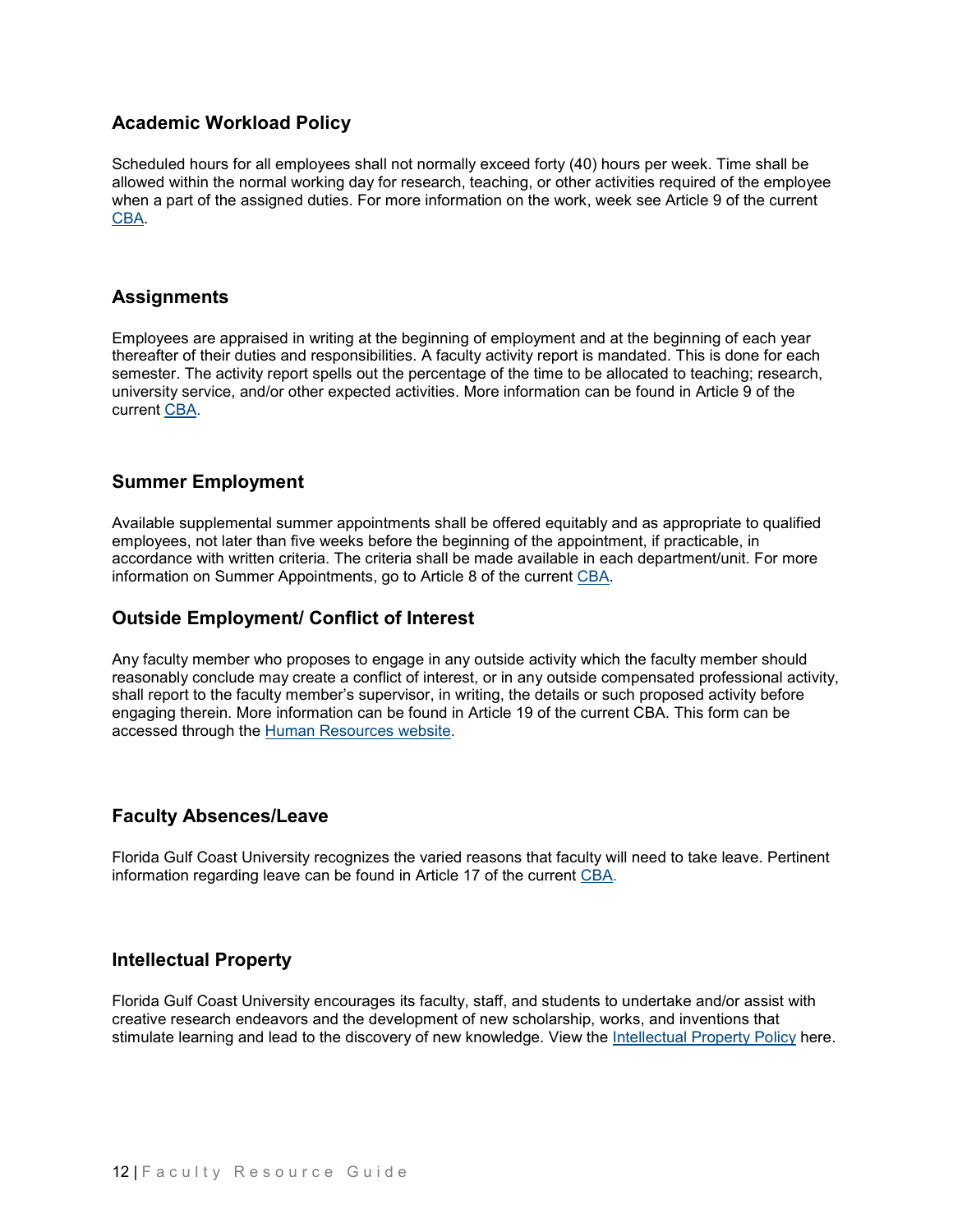# **Student Related Policies & Support Services**

## <span id="page-13-0"></span>**Academic Cheating/Dishonesty/Classroom Discipline**

[Ensuring a fair and civil campus community,](https://www.fgcu.edu/generalcounsel/regulations/approved/regulation4.002.pdf) Student Conduct at Florida Gulf Coast University strives to promote a safe and educationally supportive community where civility, fairness, integrity, dignity, and respect are the foundation for a vibrant academic community. Disruptive, alarming, and/or discipline problems are normally handled by personnel in the Office of Student Conduct and include provision for due process**.**

## <span id="page-13-1"></span>**Student Travel**

- Information on student travel within [Study Abroad.](https://www.fgcu.edu/academics/studyabroad/)
- Information on [Registered Student Organizations.](https://getinvolved.fgcu.edu/organizations?categories=14604)

## <span id="page-13-2"></span>**FERPA/Confidentiality**

FERPA is the United States federal law that protects student records privacy and provides for review and disclosure rights. Please review the [guidelines](https://www.fgcu.edu/recordsandregistration/guidelines/ferpa/) to help you understand FERPA and what it means to you. These pages outline student rights under FERPA to review educational records and to allow or restrict access to third parties.

Please note that some information, called "Directory Information", may be released to third parties without the student's prior consent, unless the student files a written request to restrict directory information access.

## <span id="page-13-3"></span>**Student Appeals Related to Grading and Other Academic Matters**

Please refer to the University Catalog for guidelines regarding [grade appeals.](https://www.fgcu.edu/catalog/generalinformation?fmid=Records+%26amp%3B+Registration#138)

## <span id="page-13-4"></span>**Grade Forgiveness**

<span id="page-13-5"></span>Students may repeat a course and replace [a previous course grade](https://www.fgcu.edu/coe/student-resources/files/GradeForgiveDraft_7-6-16.pdf) from their FGCU grade point average calculations. FGCU continually updates [academic term information.](https://www.fgcu.edu/academics/academiccalendar/)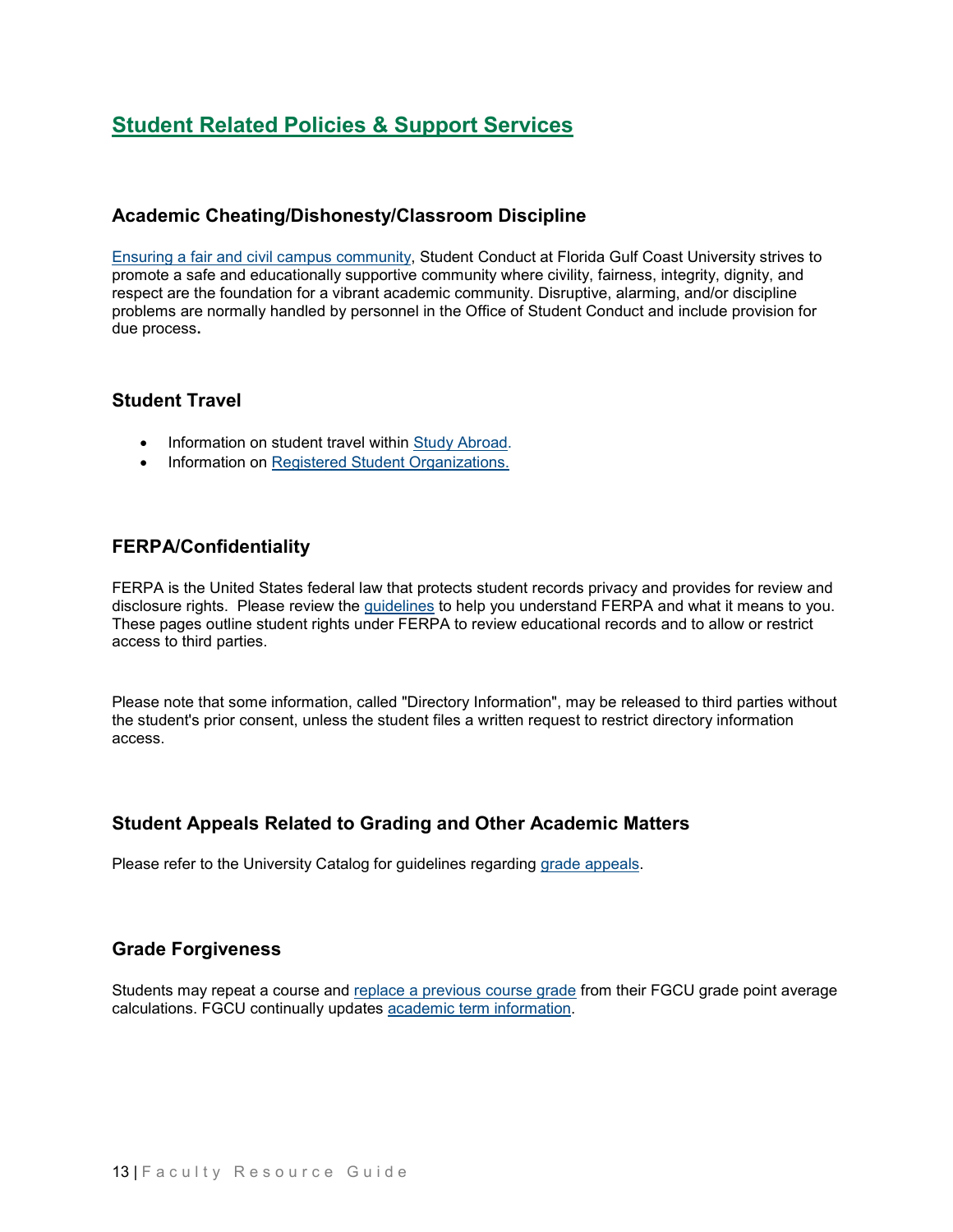#### **Incomplete Grades**

A student who is passing a course but who has not completed all of the required coursework by the end of the term may, with the permission of the instructor, [be assigned a grade of I.](https://www.fgcu.edu/cas/about/files/ORR-Incomplete-Grade-Aggrement-Form-editable.pdf) A grade of I is not computed in a student's GPA.

#### <span id="page-14-0"></span>**Withdrawal from the University**

Withdrawal is the formal process of leaving the university during a term. Dropping all classes does not constitute formal withdrawal from the university. A formal withdrawal can be initiated by submitting a [Withdrawal Application](https://www.fgcu.edu/recordsandregistration/files/forms/term-withdrawal-form_4-6-2021.pdf) in person, by email to the Office of Records and Registration. For more information on withdrawals, visit the Office of Records and Registration's [Office of Records and](https://www.fgcu.edu/recordsandregistration/guidelines/#withdrawal)  [Registration's website.](https://www.fgcu.edu/recordsandregistration/guidelines/#withdrawal)

#### <span id="page-14-1"></span>**Financial Aid**

The [Office of Financial Aid & Scholarships](https://www.fgcu.edu/admissionsandaid/financialaid/) has many resources to help aid students here at FGCU.

#### <span id="page-14-2"></span>**Service Learning**

Through mission and function, Florida Gulf Coast University takes pride in partnerships forged with the communities it serves. Students are central to these partnerships and are provided opportunities for community involvement through [service learning.](https://www.fgcu.edu/studentlife/servicelearning/) Every student at FGCU must participate in 80 hours of service-based learning before graduation. Transfer students are required to complete 40 hours. Servicelearning helps students enhance their classroom learning, gain career readiness skills, and explore passion areas while serving real needs in the community.

#### <span id="page-14-3"></span>**Center for Academic Achievement**

[The Center for Academic Achievement](https://www.fgcu.edu/academics/caa/) offers free resources to help all FGCU students maximize their academic potential. Student services include academic coaching, tutoring, supplemental instruction, and writing consultations.

## <span id="page-14-4"></span>**Academic Advising**

Academic advisors guide students in their transition into and navigation of the university experience. The Academic Advising Faculty and Staff help students clarify their interests, skills, and values in the context of class selection, major choice, and curriculum planning. [Advising](https://www.fgcu.edu/academics/advising/) empowers students to make informed academic decisions while helping them interpret policy and understand the university resources available to assist in their academic success.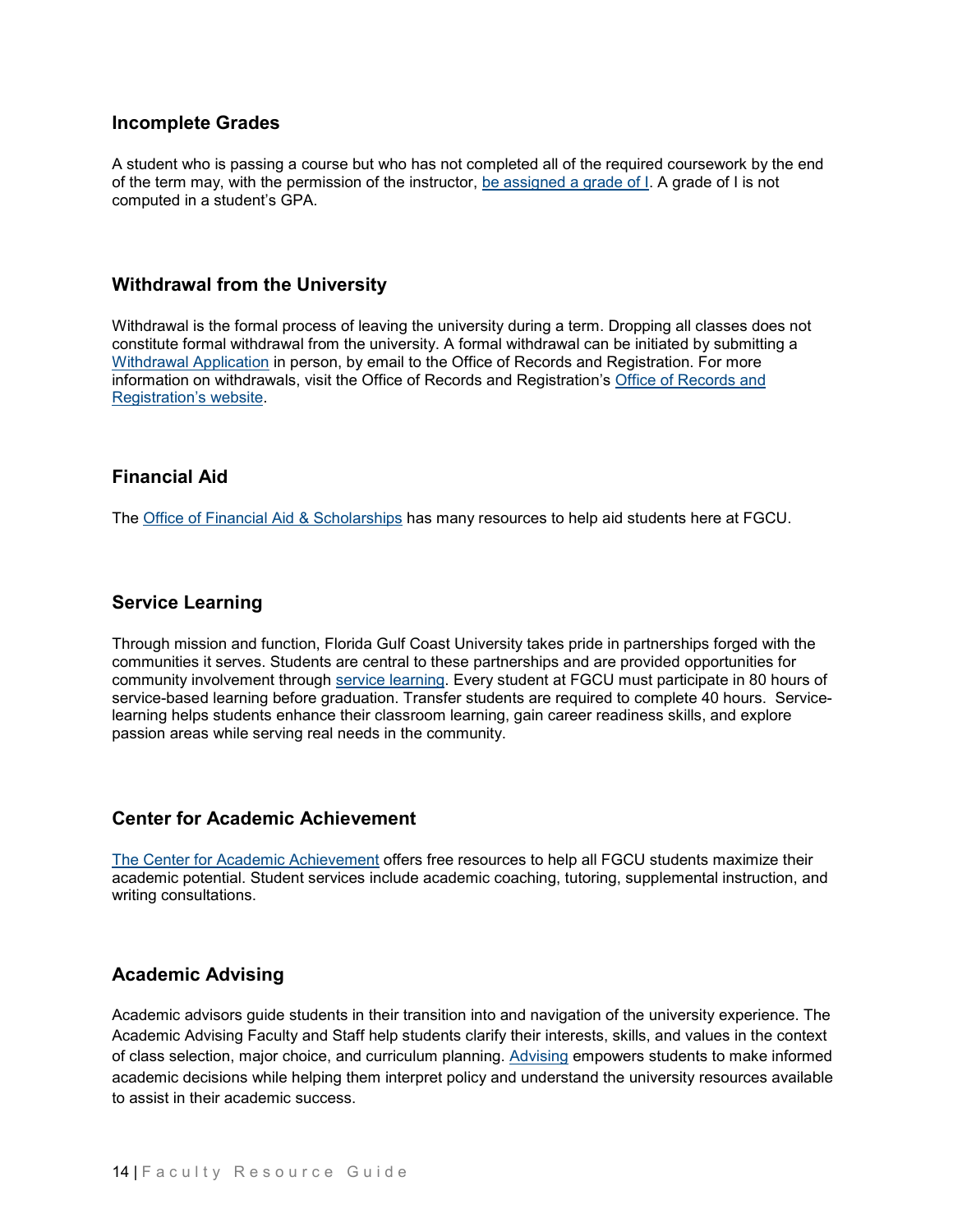## <span id="page-15-0"></span>**Writing Lab**

[The Writing Lab](https://www.fgcu.edu/academics/caa/writinglab/) helps students, faculty, and staff become more confident writers. Services include oneon-one sessions with expert writing consultants, on-demand presentations, drop-in sessions, and online writing submissions.

#### <span id="page-15-1"></span>**Innovative Education and Partnerships**

Everyone can find value in [continuing education,](https://www.fgcu.edu/academics/ced/) whether you're a lifelong learner or a professional wanting to advance your career. No matter where you find yourself, the Office of Innovative Education and Partnerships are here to help you take the next steps. Learn to accomplish your goals and go further in life.

## <span id="page-15-2"></span>**Counseling and Psychological Services (Students)**

[Counseling and Psychological Services \(CAPS\)](https://www.fgcu.edu/studentlife/healthandsafety/caps/) is the main source of mental health support, counseling, and therapy services on campus. CAPS is fully accredited and most services are covered for students who are enrolled in the current semester and/or who have already paid health fees for the current academic term.

#### <span id="page-15-3"></span>**Student Care Services**

[Student Care Services](https://www.fgcu.edu/studentlife/care/) provides resources, referrals, and education to students, faculty, and staff while serving students who need assistance. The purpose of the Behavioral Consultation and Assessment Team [\(BCAT\)](https://www.fgcu.edu/studentlife/care/teams) is to provide consultation, recommendations, and when appropriate, resources to the University community regarding the behavior of a student that is disruptive or threatening to the University community or is potentially threatening to self or others.

#### <span id="page-15-4"></span>**Adaptive Services/Disabilities**

[Adaptive Services](https://www.fgcu.edu/adaptive/) provides access to activities, programs, and services to students, faculty, staff, and guests with disabilities. Individuals with a documented disability will be provided reasonable accommodations and services that will supplement their learning styles and aid them in becoming academically, professionally, and personally successful.

# <span id="page-15-5"></span>**Human Resources: Fiscal Information & Benefits**

#### <span id="page-15-6"></span>**Payroll**

The [Payroll Department](https://www.fgcu.edu/adminservices/officeofthecontroller/finance/payroll/) is responsible for paying authorized salaries and wages for University faculty, staff, and hourly employees on a biweekly basis.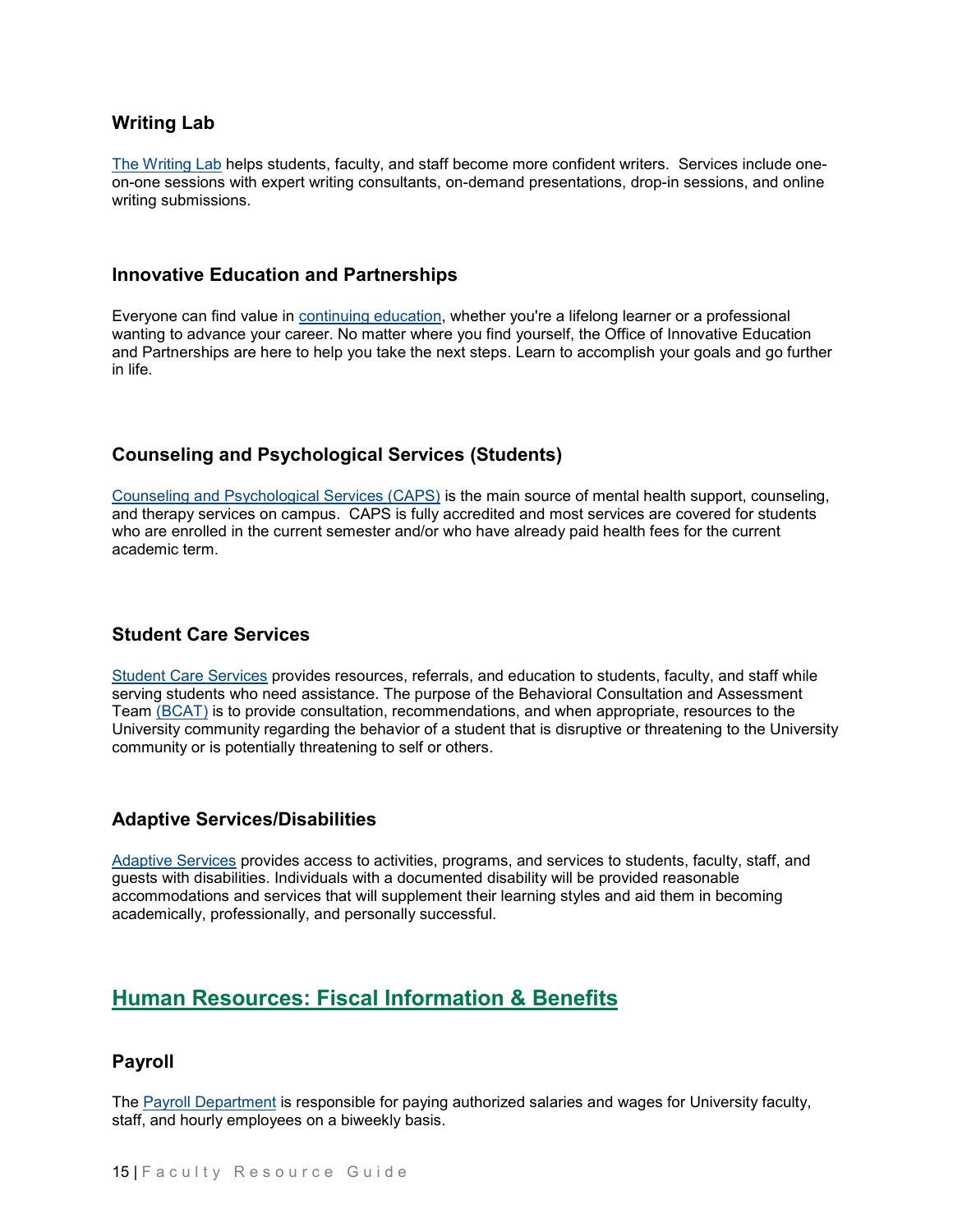#### <span id="page-16-0"></span>**Insurance**

As a part of your total compensation package, the State of Florida offers competitive and comprehensive benefits to meet the needs of employees and their dependents. New employees have sixty days from their date of hire to enroll in these plans. Plan changes can also be made during the annual open enrollment period, or if you experience an approved [qualifying status change.](https://www.mybenefits.myflorida.com/health/eligibility_and_enrollment/making_changes_to_your_plan/making_plan_changes_with_a_qualifying_status_change_qsc_event) All enrollments in Statesponsored plans are completed through People First, the State's third-party benefits administrator.

Additional details on all of the State [insurance plans](https://www.fgcu.edu/hr/benefits/insurance) are included in the [State Benefits Guide.](https://www.mybenefits.myflorida.com/health/benefits_guide)

#### <span id="page-16-1"></span>**Retirement**

As an employee of Florida Gulf Coast University, a significant component of your benefits package is the participation in one of the State of Florida Division of [Retirement Plans.](https://www.fgcu.edu/hr/benefits/retirement) Options may include participation in the Florida Retirement System Pension Plan, Florida Retirement System Investment Plan, or the State University System Optional Retirement Plan (SUSORP). In addition, you have the opportunity to maximize your retirement savings by participating in the University-sponsored 403(b) program or State Deferred Compensation 457 plan.

#### <span id="page-16-2"></span>**Employee Tuition Voucher Program**

The [Tuition Fee Voucher Program](https://www.fgcu.edu/hr/benefits/perks) provided by the University allows full-time employees and their spouses and/or dependents with financial assistance for ongoing education with a total of 6 credit hours per semester for FGCU courses.

#### <span id="page-16-3"></span>**Time Off**

There are different [leave options](https://www.fgcu.edu/hr/benefits/timeoff) available to eligible employees at the University.

#### <span id="page-16-4"></span>**Worker's Compensation**

As an FGCU employee, you are covered by [Worker's Compensation](https://www.fgcu.edu/hr/benefits/workerscomp) as required by Florida law. Worker's Compensation covers all "on-the-job" injuries, regardless of how minor.

#### <span id="page-16-5"></span>**Employee Assistance Program**

<span id="page-16-6"></span>FGCU's [Employee Assistant Program \(EAP\)](https://www.fgcu.edu/hr/benefits/perks) has an abundance of resources to help you manage everyday challenges or significant life events through a robust support network and is available 24 hours per day/365 days per year.